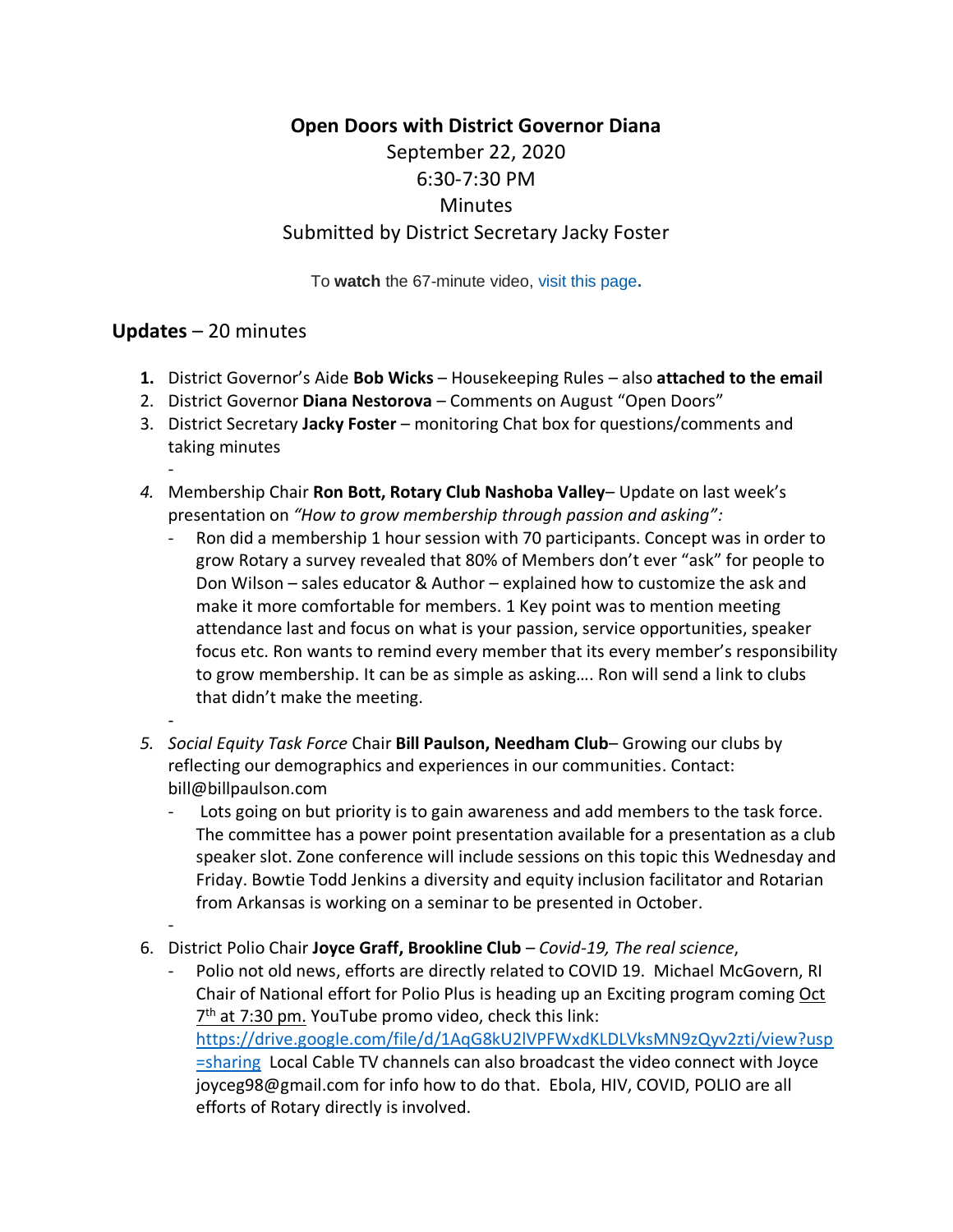- 7. Assistant Governor **Elliott Rittenberg, Westborough Club** *Rotary's Environmental Initiative*, the new 7th Area of Focus of RI. Contact 508-878-5703 elliott@rittenberg.org
	- Environmental Sustainability Rotary Action Group ESRAG a newer group dedicated to Environmental issues. Looking to set up District Committees to serve as a club resource, identify program opportunities, provide materials to support focus and help move focus forward. Funding through Grants will be available July 1<sup>st</sup>, 2021 and we want to be ready to go. Topic is especially relevant to younger members.
- 8. Brief Q & A

## **Fundraising** – 25 minutes

- 1. President **Phil Goff**, **Ayer** *"Ducky Wucky race"* held on August 29. Prize 2 tickets to dinner anywhere in the world and misc other prizes.
	- Process: website, lawn signs, partners with other clubs and service organizations w/ a 60/40 split. \$1,000 in sponsors , SOLD \$23,000 worth of duck Partners \$6,000 Club NET \$17,000 +/ -
- 2. **District Governor Diana** Eventgrove Fundraising Platform for clubs
	- Rotary District 7980 in Southern Connecticut recently adopted and launched an extraordinary all-in-one fundraising platform. This solution is designed to provide a privately branded site for each District with the ability to deliver that same privatelabeled environment to each of its Clubs. Each Club can set up, manage and control as many fundraising campaigns as they wish, including Raffles, Sweepstakes, Crowdfunding Campaigns, Online & Live Auctions, Ticketing Sales for Virtual Event Entry, Peer-to-Peer Campaigns, Text-to-Give Campaigns, and much more, all in a single platform.
	- The first program launched in July from District 7980's Branford Rotary Club Raffle, they called BRAFFLE, raised \$30,000 online in only 10-days. This is fascinating and has the opportunity to re-energize the way Rotary Clubs raise funds.

Here is the link to the demo of the platform:

[https://share.vidyard.com/watch/apCQKPtooFSjd9nyTqKmCL?autoplay=1&vyetoken=08](https://share.vidyard.com/watch/apCQKPtooFSjd9nyTqKmCL?autoplay=1&vyetoken=08606485-685e-48de-8a97-c23497276b3f) [606485-685e-48de-8a97-c23497276b3f](https://share.vidyard.com/watch/apCQKPtooFSjd9nyTqKmCL?autoplay=1&vyetoken=08606485-685e-48de-8a97-c23497276b3f)

- 1. New Club Initiatives online fundraisers
	- 1) President **Leanne Velky**, Milford [leanne@leannevelky.com](mailto:leanne@leannevelky.com) Wine fundraiser in conjunction with World Polio Day on October 24th *[www.onehopewine.com.](http://www.onehopewine.com/)* \$25 per bottle. Different and fun and wine is great. 10% of purchase goes into Polio Plus.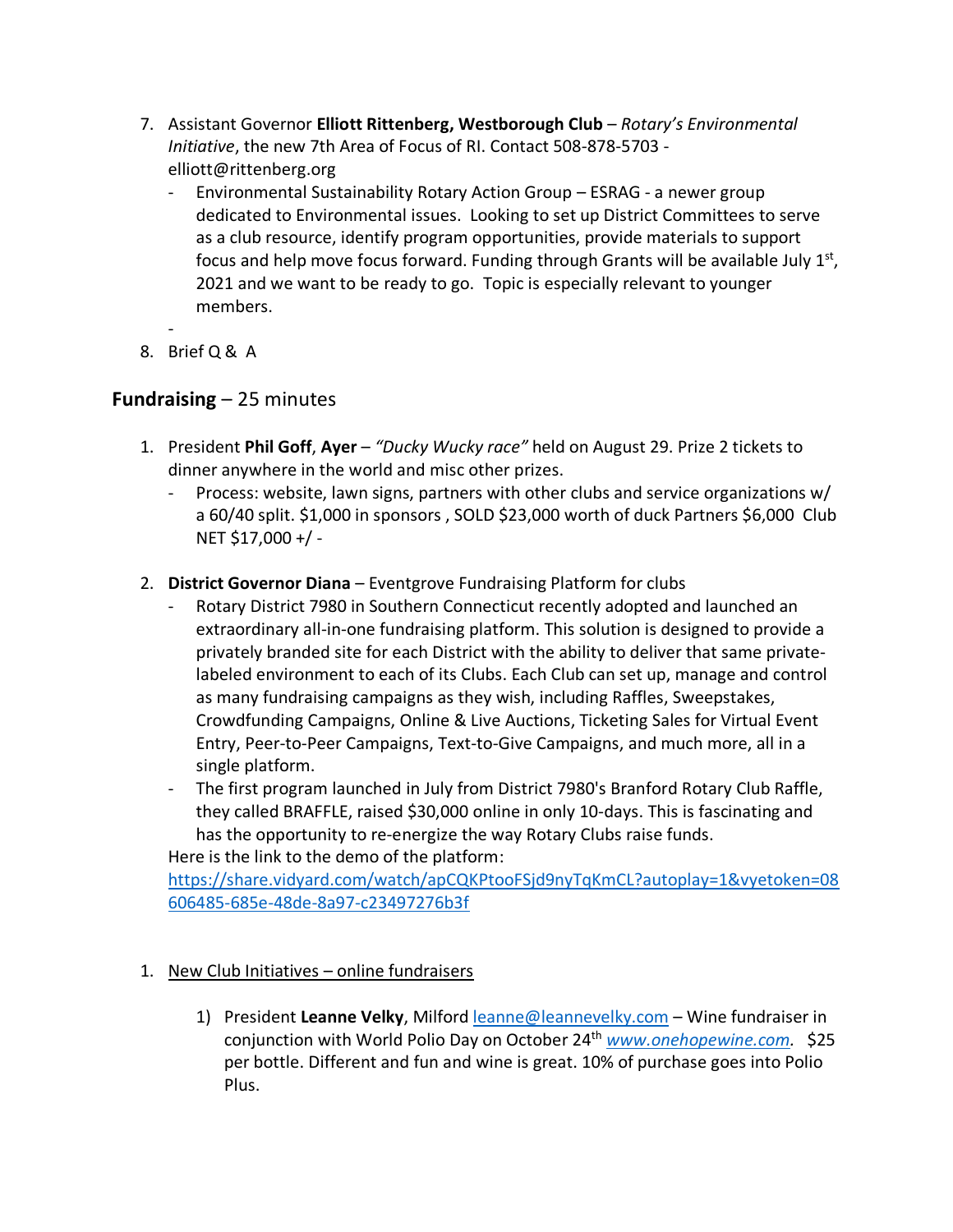- 2) President **Rob Bussey**, Southborough [bussey@vurohege.com](mailto:bussey@vurohege.com) GoFundMe, Kids camp *CASH for campers.*  Goal was to raise \$5,000. Used GoFundMe Platform. In 1 week, they already raised \$1700. Make sure you sequence in proper order. Use social & Local media. Got a partner- They have a local Bank. Serving the kids in the community. Campaign ends September 28th Click here to watch the video made by immediate Past President Liz Kaprielian <https://vimeo.com/458534211> Find attached the overview of the fundraiser and notes from President Rob.
- 3) PDG **Dick Manelis**, Framingham [manelis711@yahoo.com](mailto:manelis711@yahoo.com) Money raffle: *Help us to help you.*

Decided to do a person to person, email and online raffle ticket at \$100 per ticket and a \$5000 prize. 5% of proceeds to the Commonwealth of Massachusetts and the rest for service to the community of Framingham. Drawing December 7<sup>th</sup>.

4) **Anne Hentz**, Acton-Boxborough [anne@annehentz.com](mailto:anne@annehentz.com) – Online Silent Auction: *Gala event*

Virtual Fundraiser with an online auction. Was told not to do "live" instead they suggest filming the items and use an MC. 3 or 4 minutes tops per item with total event under 30 minutes. AB is having entertainment after, which is optional. Approx \$310 to do about a 200/piece auction. Bands so far have been free if remote. Use a spokesperson to explain what intent is, mission statement. Banner on bottom of screen with club name and domain for how folks can participate. Add videos and voice overs to keep pp engaged. Ticker "give" here with a marker showing how much has been raised to get folks excited and keep them engaged. 32 Auctions – virtual Auctioneer is Abra Anus

- 5) President **Andy Burgoyne**, Worcester [ABurgoyne@cornerstonebank.com](mailto:ABurgoyne@cornerstonebank.com) *"Worcester Rotary walks to RI HQ "* Virtual walk from their club location to the Worcester Walks to Rotary International HG in Evanston IL. Dollars are pledged and record miles and progress. Miles 972 Miles is the goal.
- 6) President **Tony Lopez**, Groton-Pepperell [robertoalopez87@gmail.com](mailto:robertoalopez87@gmail.com) *E-sports tournament*

Virtual video game tournament on October 24th. With sponsors and announcements. Engaging youth and adults alike. Live feed will show the "RocketLeague". People pay to \$25 compete. Pay via Paypal. Twitch TV will broadcast live.

[https://drive.google.com/file/d/1l9DaET7bitW5jkTU1sycLxrsExUL1cSK/view?usp](https://drive.google.com/file/d/1l9DaET7bitW5jkTU1sycLxrsExUL1cSK/view?usp=sharing) [=sharing](https://drive.google.com/file/d/1l9DaET7bitW5jkTU1sycLxrsExUL1cSK/view?usp=sharing)

<https://www.gamespot.com/games/rocket-league/>